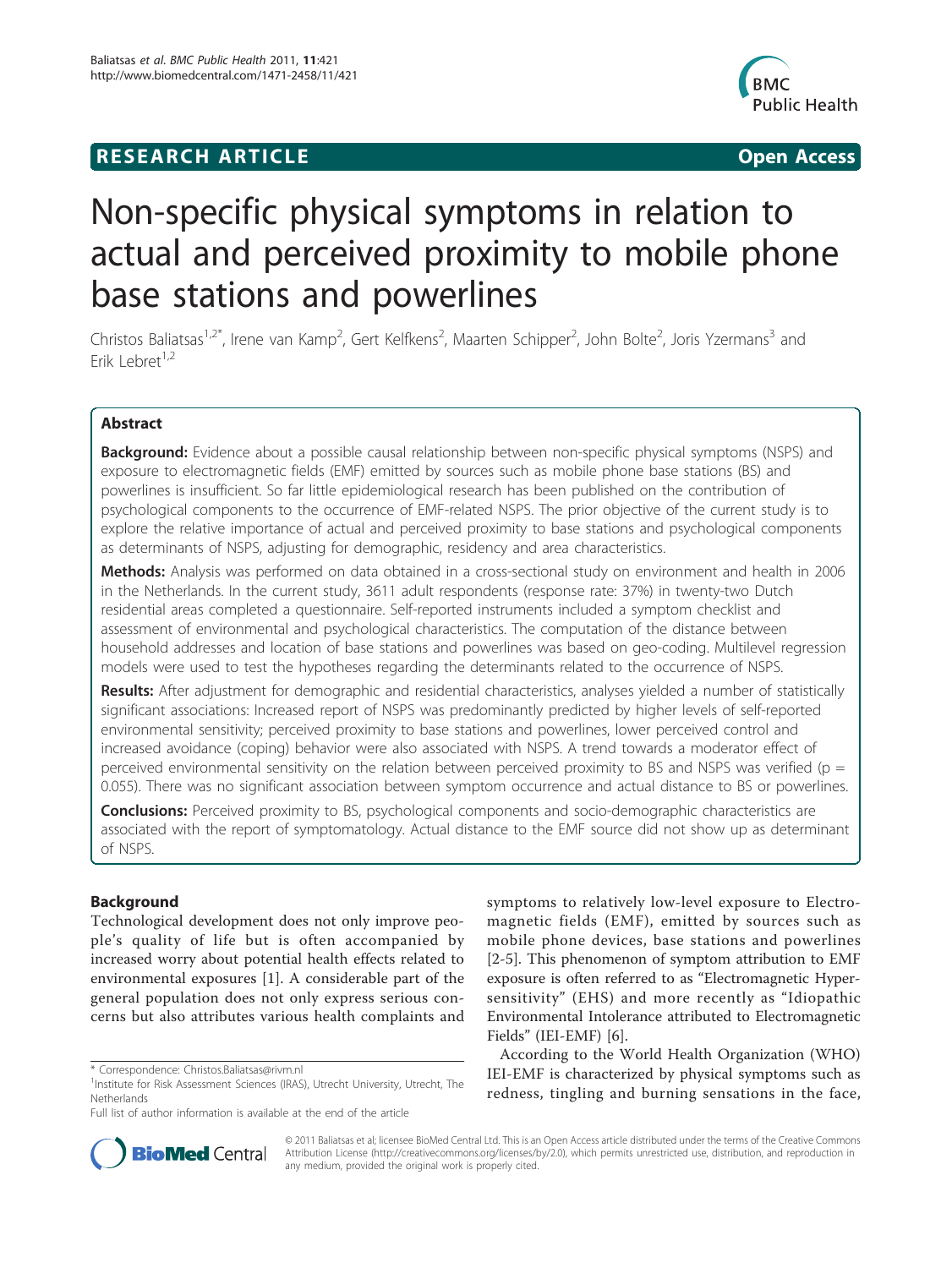fatigue, tiredness, lack of concentration, dizziness, nausea, heart palpitation and digestive disturbances [[7\]](#page-10-0). These complaints are estimated to be prevalent in 1.5% of the general population in Sweden [[2\]](#page-10-0), 3.2% in California [[8\]](#page-10-0), 5% in Switzerland [\[3\]](#page-10-0), 3.5% in Austria [[4](#page-10-0)] and 10.3% in Germany [[5\]](#page-10-0) and seem to be frequently accompanied by occupational, social and mental impairment [[9,10](#page-10-0)]. Age, gender, education, occupational status and ethnicity have been recognised as stable predisposing factors for the NSPS attributed to EMF [\[2,3,5,](#page-10-0)[11\]](#page-11-0).

Results from well-designed epidemiological studies indicate no consistent associations between various symptoms and residential EMF exposure [\[12-16](#page-11-0)]. Recent reviews strengthen the aforementioned evidence, concluding that a causal relationship between health complaints and exposure to EMF cannot be adequately and consistently supported [[17-19](#page-11-0)]. Additionally, the need of improvement in major methodological aspects such as exposure characterization, symptom assessment, study design, population selection, sample size and the investigation of possible confounders has been highlighted. Since the causes of EMF-attributed symptoms are unspecified and so far there is a lack of objective findings that could support a causal mechanism, these subjective complaints belong to the domain of the so-called "Non-specific physical symptoms" or "Medically Unexplained (Physical) Symptoms" which are often attributed to environmental exposures [[20](#page-11-0)]. In the current paper the term "Non-specific physical symptoms" (NSPS) is used to refer to the symptoms, as a broader and more neutral term which does not imply a link with particular etiologic agents, especially since similar symptoms are very common in the general population [\[21](#page-11-0)].

The most recent systematic review focusing (exclusively) on experimental evidence was based on the examination of 46 studies involving 1117 subjects [[19](#page-11-0)]. It was suggested that symptoms attributed to EMF might be a result of underlying psychological processes related to the nocebo effect. The latter reflects the triggering of symptoms under blind experimental conditions, due to individual's expectations of harmful health effects produced by a sham exposure source. Perceived exposure to EMF sources such as BS might be associated with elevated symptom scores [[22](#page-11-0)] and could comprise an important element in this process; the subjective belief of being exposed to a hazardous source can reinforce the alertness for the presence of potential exposure indicators, the expectations of symptom occurrence and consequently the development and report of symptoms [[23](#page-11-0)].

Although a number of studies have accentuated the role of psychological factors in unexplained environmental intolerances [[23](#page-11-0)-[28\]](#page-11-0) evidence regarding a psychophysiological process underlying this phenomenon is still scarce and consensus on a conceptual framework is lacking. In view of the possible overlap between diverse environmental sensitivities [[29\]](#page-11-0), it is also questionable whether IEI-EMF constitutes a unique condition or should be considered as a part of a broader syndrome. It has been shown that subjects with IEI-EMF report increased self-reported sensitivity to several other environmental stressors apart from EMF [[2\]](#page-10-0).

Approaches from the area of health psychology support the notion that investigation of both the individual and environmental context can elucidate the mechanisms behind the occurrence of ill health, including socioeconomic, geographic, demographic and psychological components [[30\]](#page-11-0). In line with this perspective, research in environmental epidemiology has indicated that NSPS attributed to environmental exposures might be the result of an interaction between biological, psychological and social pathways [[31](#page-11-0)].

This exploratory study aims to a better understanding of the pathways through which exposure to EMF could be associated with increased report of non-specific physical symptoms, by introducing potential determinants and moderators of this relationship. More specifically, adjusting for demographic, home and area characteristics, the present analysis was performed to subsequently test:

• Whether actual (objectively measured) distance and perceived (self-reported) proximity to BS are associated with report of NSPS, controlling for actual and perceived proximity to powerlines.

• The impact of psychological components such as self-reported environmental sensitivity, lack of perceived control and coping styles (problem oriented versus avoidance) on NSPS report.

# Methods

# Selection and recruitment

The study makes use of data which were collected in 2006 in the Netherlands. Residents were selected from twenty two residential areas with varying levels of urbanization, socioeconomic status (SES) and clustering of environmental problems (air pollution, noise and green area).

After selecting areas with contrasting levels of urbanization, SES and accumulation of environmental problems (irrelevant to EMF), a random sample of inhabitants age 18 and over was drawn via the registration offices of the selected municipalities. More people from one household could be selected. The initial (gross) sample consisted of  $N = 9502$  persons. In the period between May-September 2006, people were invited to participate in a study about environmental quality, residential satisfaction and subjective health by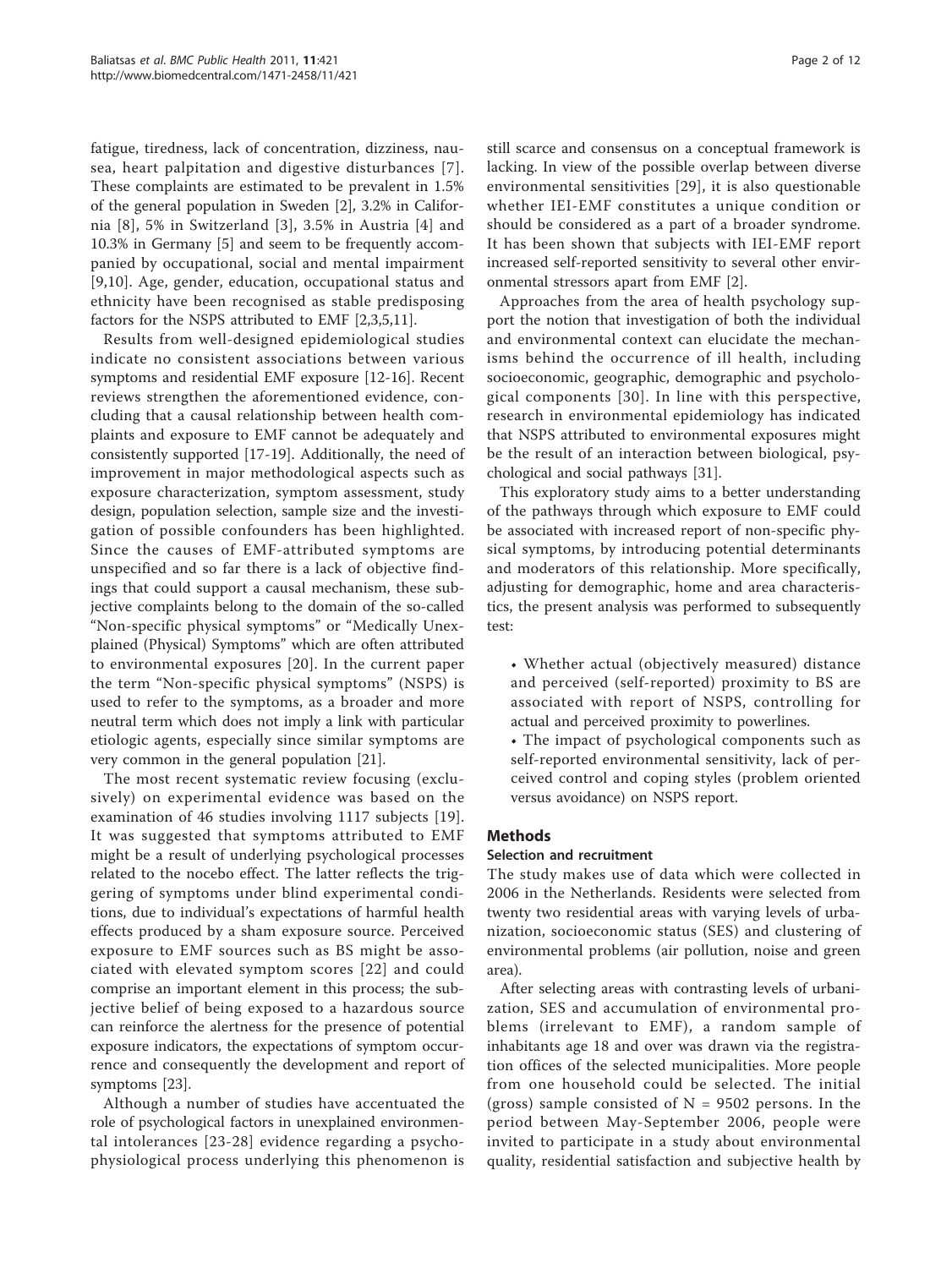either filling out a written questionnaire or a web based version. A small reward of 5 Euros was offered for participation. A press report was released in local newspapers. Two reminders were sent to non-responders. The total response rate was  $37\%$  (N = 3611). Among the respondents, 85% used the written questionnaire, while 15% participated via the website. For each included neighbourhood, an equal number of non-respondents was extracted; short telephone interviews were performed for this non-response group ( $N = 255$ , response rate: 41%) in order to determine the degree of selection bias.

The questionnaire data from the full sample were used in the current study, after linking the home addresses of the respondents to the location of BS and powerlines.

# **Ethics**

The current study was approved by the Dutch Medical Ethics Review Committee (METC). The data set was collected in 2006 following the privacy guidelines of the Dutch Privacy Law regarding the use of personal data (WBP) of the National Institute for Public Health and the Environment. All data were treated anonymously and confidentially.

#### Procedure

The 3611 respondents lived at 2921 different addresses, determined by zip/postal code, house number and an optional house number extension. These were matched with the Address Coordinate File Netherlands (ACN) of the Dutch Land Registry which contains all the addresses of the Dutch dwellings as well as the Dutch standard co-ordinates of the dwellings. Records of the Antenna Bureau of the Netherlands for each base station, the Dutch standard co-ordinates and the type of communication were involved (GSM900, GSM1800, UMTS). The GIS-EMV information system operated by the Laboratory of Radiation Research at the National Institute for Health and the Environment (RIVM) was used to determine the base stations close to a respondent's address. Both the distance of the address to the base station and an identification of the base station itself were added as an attribute to the respondents' addresses.

The data on the location of the power lines were derived from the same geographical information system. In a collaboration of RIVM and KEMA (a technical consultancy with expertise in the energy sector) the Dutch network of overhead power lines has been digitised in 2002 from topographic maps (1:25000) [\[32\]](#page-11-0). The overhead high-voltage power lines have five voltage levels ranging from: 50 kilovolts to 380 kilovolts (kV). The total length of overhead high-voltage power lines amounts to nearly 4000 km. These power line data were used to select the power line closest to a sample address and to determine the shortest (perpendicular) distance of the sample address to that power line. Both, the distance of the address to the power line and an identification of the power line itself were added as an attribute to the sample address. An overview of the position of the addresses, BS and powerlines is illustrated in Figure [1](#page-3-0).

#### Material

The Somatization scale of the Four-Dimensional Symptom Questionnaire (4DSQ or 4DKL) [\[33\]](#page-11-0) was used to measure NSPS. It contains 16 items, with a score range of 0-32. Responses are based on the individual experience during the period of "last week", categorized as "no", "sometimes", "regularly", "often", "very often" and "constantly". They are scored as 0 for "no", 1 for "sometimes" and 2 for the rest response categories. The cutoff points divide the scores into "low" (0-10), "moderately high" (11-20) and "very high" (21-32). The scale measures a variety of physical symptoms that could be related to distress or psychopathologic conditions. A moderate score might indicate the presence of increased levels of distress, while higher scores can reflect psychological mechanisms that involve maladaptive health beliefs and focusing attention on symptoms. The scale is characterized by high internal consistency (Cronbach's a  $= 0.84$ ).

To assess self-reported environmental sensitivity, a list of 9 items based on the Sydney Airport Survey [\[34\]](#page-11-0) was used, representing perceived sensitivities to environmental stressors such as noise, light, specific materials, color, smells, temperature changes, cold or warm environment. The answers are formatted in a 5-point scale ranging from strongly disagree (0) to strongly agree (4). The reference period was "during the previous week". A higher score indicates a higher perceived sensitivity.

Perceived Proximity to BS and powerlines was evaluated with two positive statements; "I live in the vicinity of a mobile phone base station" and "I live in the vicinity of a powerline" ("vicinity" was defined as neighborhood). Answers were categorized as "yes" (1) and "no" (0) reflecting a high and low perception of proximity respectively.

Coping Styles were assessed using the subscales of Active problem-solving (5 items) and Avoidance (2 items) of the Utrecht Coping List (short version) [[35](#page-11-0)]. The first subscale illustrates a direct and logical approach towards problematic situations and the second one describes the effort to avoid to deal with a stressful stimulus. All items are scored on a 4-point Likert scale  $(1 =$  Seldom or Never, 2 = Sometimes, 3 = Often, 4 = Very often). These two subscales have been demonstrated to be reliable in the general Dutch population,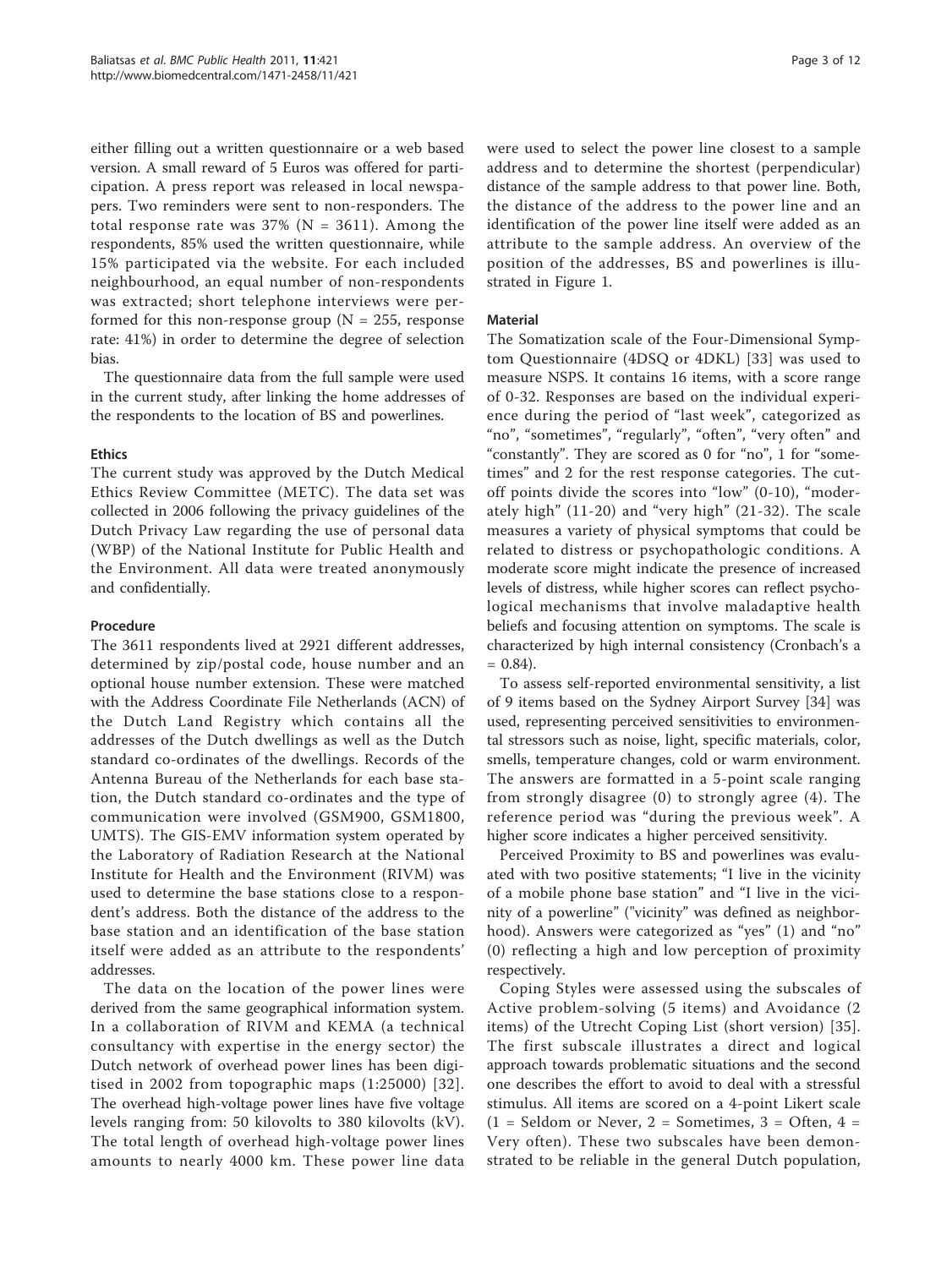<span id="page-3-0"></span>

with Cronbach's a = 0.81 for the Active problem-solving scale and a = 0.67 for the Avoidance scale.

Lack of Perceived Control was identified using two items from a Dutch version of the Life Orientation Test (LOT) [[36](#page-11-0)]: "I am always optimistic about my future" and "I hardly ever expect things to go my way". Furthermore, an extra item was added and combined, namely "If I try I can influence the quality of my living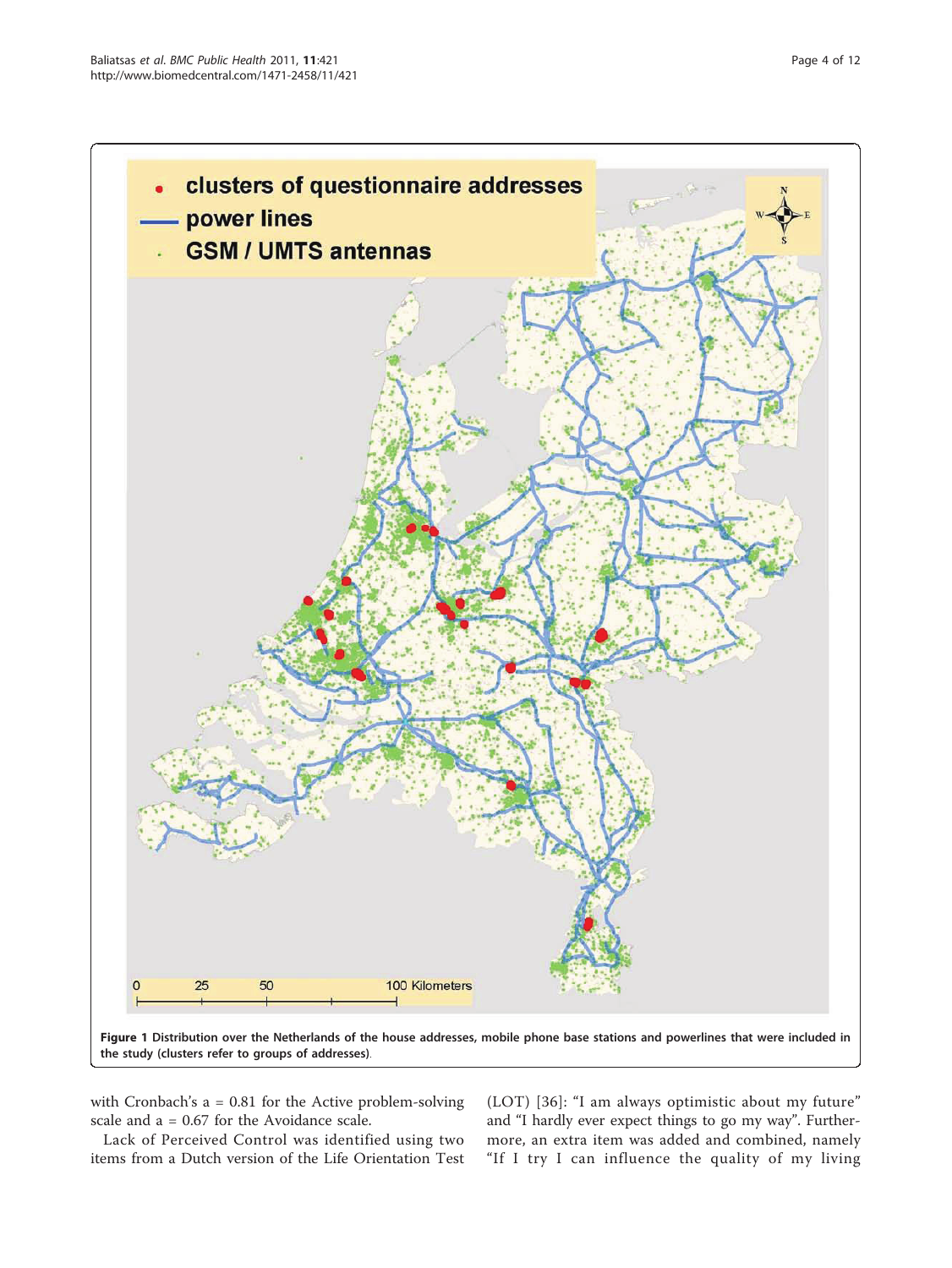environment", in order to enhance the individual sense of control that can lead to a positive outcome. The score is rated on a 5-point Likert scale ranging from strongly disagree (0) to strongly agree (4). After proper reversals the included items were summed, with higher scores indicating less perceived control. Good validity has been demonstrated in Dutch population samples [[36\]](#page-11-0).

Finally, the questionnaire included questions on sociodemographic characteristics such as age, gender, ethnicity, education, occupational status, type of residence and home ownership status.

# Statistical analysis

Variables representing distance measures were log-transformed in order to obtain normally distributed variables. Multilevel linear regression models were used to determine the effect of actual distance and perceived proximity to BS and powerlines, psychological components and demographic and home characteristics on the occurrence of NSPS which was included as a continuous score in the analysis. Taking into account the hierarchical nature of the data, a selection of levels of random effects was made in a model (random intercepts) describing the relation between the (log) actual distance to BS and NSPS. The selection used tests based on the Restricted Maximum Likelihood (REML). Once the levels for random effects were chosen they were included in all subsequent analyses for comparison reasons.

It is recommended for epidemiological studies to use a multilevel approach for confounding, since specific contextual characteristics such as SES may influence the associations between exposure and health [[37](#page-11-0)]. In the current study each PC4 level contains a large but varying number of PC6 areas with a range 1 to 132 participants per code. Based on the results of the analysis of the random effects on NSPS it appeared that PC4 and PC6 were relevant to include in the multilevel analysis. Therefore, all models were adjusted for these random effects, plus SES (cross classification). Statistical significance of fixed effects was tested by comparing the goodness of fit of different models using a chi-square test of deviance. The estimation of effects on NSPS included five steps, which are presented as separate models.

In the primary analysis, the relationship between (log) actual distance to BS and NSPS was examined. A second linear mixed model tested the same relation while adjusting for demographic characteristics. In the following analysis (log) perceived proximity to BS and powerlines and (log) actual distance to powerlines were included. Next, the model was extended with variables related to home characteristics. In the final model, psychological variables were added to evaluate the relative contributions of coping styles, perceived control and self-reported environmental sensitivity.

In order to verify a possible moderating effect of psychological components on the relation between perceived proximity to BS and NSPS, the interaction term between each psychological component (avoidance, problem-solving, control, perceived sensitivity) and perceived proximity to BS were entered in the final model. This was based on the hierarchical moderated regression approach [[38](#page-11-0)]. Descriptive statistics were produced using the Statistical Package for Social Sciences (SPSS), version 17. Linear mixed models and the moderated regression were conducted within the statistical software package R, version 2.10.0.

# Results

#### Descriptive analyses and non-response

Table [1](#page-5-0) presents the demographic structure and other key characteristics of the respondents. Descriptive analyses (using one-way ANOVA and t-test analyses) demonstrated a number of statistically significant differences in symptom report between different groups: Female participants had a higher score in NSPS t (3516)  $= -9.05$ ,  $p = 0.00$  compared to men.

Significant differences were found between different age groups  $F(5, 3548) = 7.52$ ,  $p = 0.00$ ; the highest scores were reported by the youngest (mean =  $7.1$ , SD = 5.52) and the oldest category (mean =  $6.31$ , SD =  $5.47$ ). Differences were also observed across the categories of educational level F  $(2, 3476) = 88.7$ , p = 0.00, with people of lower education reporting the highest symptom score (mean =  $8.18$ , SD =  $6.75$ ). Symptom report also differed in terms of occupational status  $F(4, 3578) =$ 67.7,  $p = 0.00$ ; the highest symptom score was reported by people unable to work (mean =  $11.84$ , SD = 7.4) and unemployed individuals (mean =  $7.04$ , SD =  $5.9$ ). Finally, non-native participants scored significantly higher in NSPS  $t(984) = -3.04$ ,  $p = 0.002$  than natives. Information about the prevalence of each of the 16 examined symptoms is provided in Figure [2](#page-6-0). The associations between actual distance and perceived proximity for BS and powerlines are shown in Figures [3](#page-7-0) and [4](#page-8-0); the non-parametric Wilcoxon test yielded no significant results ( $p =$  $0.15$  and  $p = 0.17$  respectively).

A comparison of the 3611 respondents with 255 people (response rate 41%) who did not participate in the study, indicated small differences in demographic structure between the two groups: Participants were in general younger (mean age: 47 years) and had a higher level of education (46.5%) compared to non-participants (mean age: 50 years, higher education: 30%). In addition, participants were significantly less satisfied with their residential situation than the non-respondents (80% versus 90%,  $p < 0.05$ ) and scored significantly lower on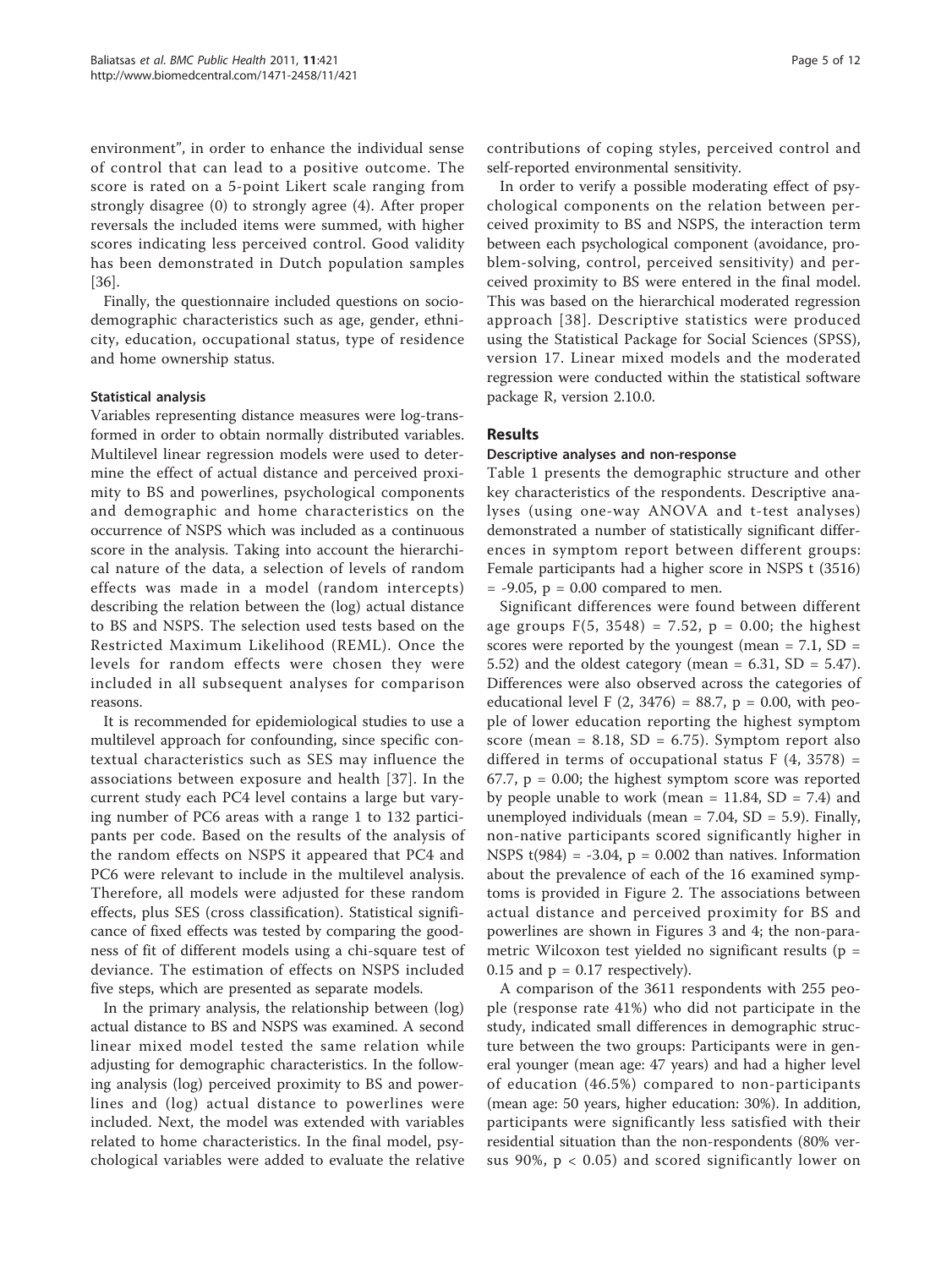<span id="page-5-0"></span>Table 1 General characteristics of the individuals included in the analysis

| Characteristic                                                                        | Analytic<br>sample<br>$(n = 3611)$ |
|---------------------------------------------------------------------------------------|------------------------------------|
| Age in years (%)                                                                      |                                    |
| $18 - 24$                                                                             | 208 (5.8)                          |
| $25 - 34$                                                                             | 702 (19.4)                         |
| 35-44                                                                                 | 799 (22.3)                         |
| 45-54                                                                                 | 733 (20.5)                         |
| 55-64                                                                                 | 586 (16.4)                         |
| 65 <                                                                                  | 550 (15.4)                         |
| Missing                                                                               | 33                                 |
| Gender                                                                                |                                    |
| Male (%)                                                                              | 1580 (44.1)                        |
| Female (%)                                                                            | 2002 (55.9)                        |
| Missing                                                                               | 29                                 |
| <b>Ethnicity</b>                                                                      |                                    |
| Native (%)                                                                            | 2860 (79.7)                        |
| Non-native (%)                                                                        | 730 (20.3)                         |
| Missing                                                                               | 21                                 |
| Education*                                                                            |                                    |
| Lower (%)                                                                             | 581 (16.6)                         |
| Middle (%)                                                                            | 1292 (36.9)                        |
| Higher (%)                                                                            | 1629 (46.5)                        |
| Missing                                                                               | 109                                |
| <b>Occupational status</b>                                                            |                                    |
| > 20 hours per week (%)                                                               | 2045 (56.6)                        |
| < 20 hours per week (%)                                                               | 256 (7.1)                          |
| Unemployment/Retirement (%)                                                           | 635 (17.6)                         |
| Work incapacity (%)                                                                   | 143 (4)                            |
| Students/Housewives                                                                   | 532 (14.7)                         |
| Missing                                                                               | 0                                  |
| Type of residency                                                                     |                                    |
| Separate (detached) house/Villa                                                       | 235 (6.8)                          |
| Semi-detached house                                                                   |                                    |
| Townhouse/Terraced house/Unit or flat with own                                        | 900 (26)<br>1341 (38.7)            |
| Entrance                                                                              |                                    |
| Unit or flat (with shared entrance or front door at<br>walkway - covered/non-covered) | 988 (28.5)                         |
| Missing                                                                               | 147                                |
| Home ownership status                                                                 |                                    |
| Owned (%)                                                                             | 2195 (61.2)                        |
| Rented (%)                                                                            | 1391 (38.8)                        |
| Missing                                                                               | 25                                 |
| Perceived proximity (subjects answering "yes")                                        |                                    |
| Base Stations (%) (total missing: 111)                                                | 1197 (34.2)                        |
| Powerlines (%) (total missing: 103)                                                   | 523 (14.9)                         |
|                                                                                       | Mean (SD)                          |
| Actual distance to BS (in metres)                                                     | 347.3 (259.9)                      |
| Actual distance to powerlines (in metres)                                             | 2381 (1508.5)                      |
| Non-specific physical symptoms                                                        | 6.1(5.43)                          |
| Missing                                                                               | 28                                 |

\*Note: Higher: scientific education; Middle: professional education; Lower: lower than professional.

perceived health (68% versus 73%,  $p < 0.05$ ). There were no differences in the male/female ratio. Based on these findings a moderate non-response bias might exist, which can be explained by the fact that part of the distribution is inherent to the study design and sampling process.

#### Multivariate analysis

Table [2](#page-9-0) summarizes the results of the steps followed for the development of the full multilevel model.

In the unadjusted model the effect of actual distance to BS was not significant (Model 1, Table [2\)](#page-9-0). Results did not change after controlling for demographic characteristics. A significant effect was observed for gender, education and occupational status (Model 2).

In the next model (Model 3) the variables of actual distance and perceived proximity to powerlines were entered; although there was no relation between actual distance to powerlines and symptoms (estimate = 0.13, 95% CI -0.28 to 0.54), increased perceived proximity towards both BS and powerlines was associated with increase of symptom report. The fixed effect of actual distance to BS was increased but remained non-significant as in the previous equations.

When aspects related to the home environment were included, only the effect of renting a home was found to be significant (Model 4).

In the final model, the added contribution of psychological variables such as lack of perceived control, selfreported environmental sensitivity and the coping styles of problem-solving and avoidance was evaluated; a significant impact on NSPS was found for lack of perceived control and increased environmental sensitivity and avoidance, but not for problem-solving. Table [2](#page-9-0) gives an overview of the final model estimates (Model 5).

In this fifth step, an analysis of interaction terms showed that there was a trend towards a moderator effect of perceived environmental sensitivity on the relation between perceived exposure to BS and NSPS ( $\chi^2$  = 3.66,  $df = 1$ ,  $p = 0.055$ ). The other terms had no significant influence.

It is also noteworthy that after the inclusion of the fixed effects, the random effects of PC4 and PC6 were no longer significant. Dichotomization of actual distance to base stations ( $\leq 500$  m.,  $>500$  m.) in line with the approach of Blettner et al. [\[5](#page-10-0)] did not change the results.

#### **Discussion**

The results of this study show that the actual distance to mobile phone base stations and powerlines did not predict non-specific physical symptoms, while sociodemographic and psychological factors have a significant effect on symptom report. Higher self-reported environmental sensitivity, perceived proximity to base stations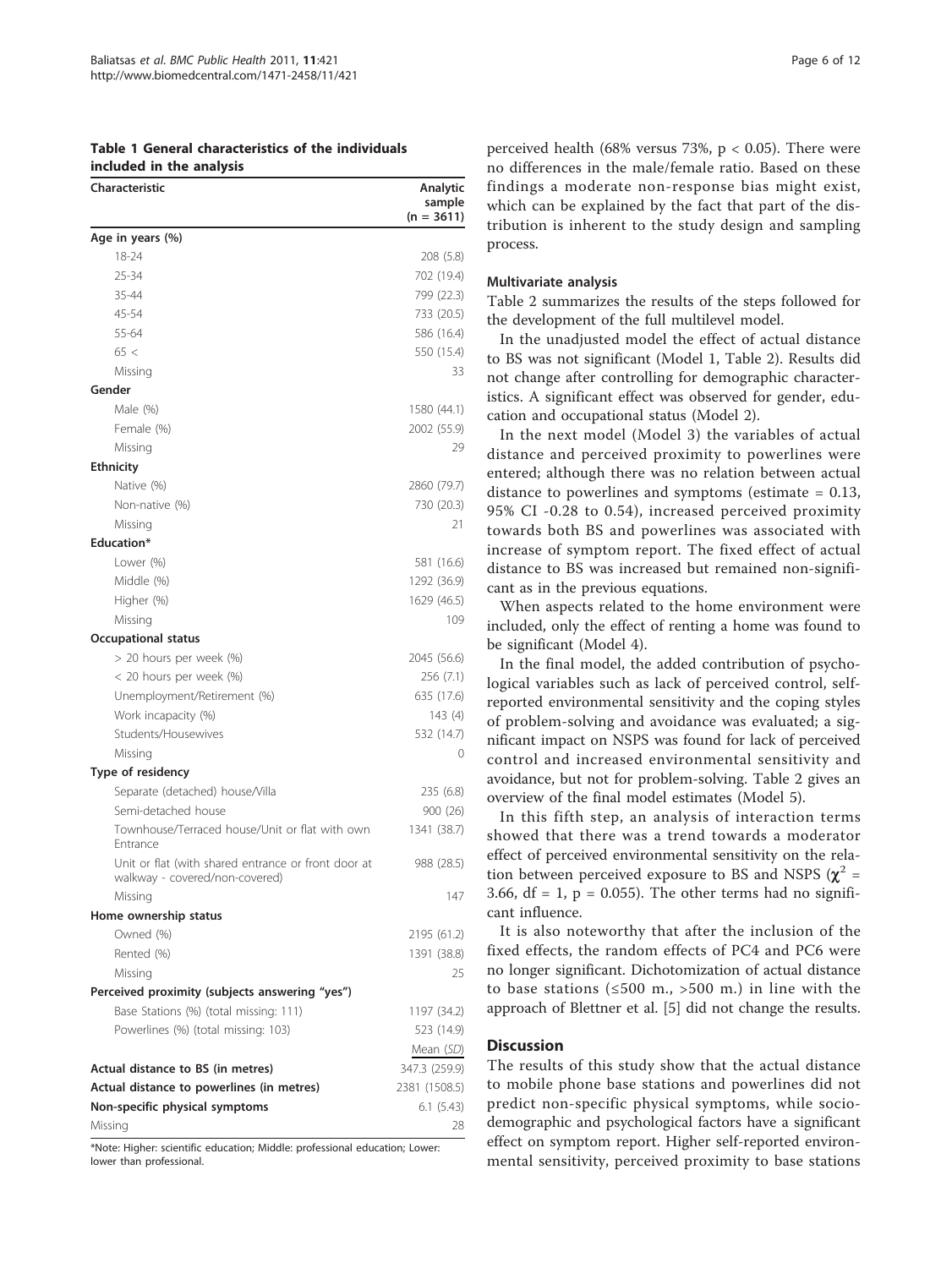<span id="page-6-0"></span>

and powerlines, lower perceived control, increased avoidance, living in a rented home, female gender, lower educational level and incapacity for work were significantly associated with increased NSPS report.

Comparing the symptom frequency in our sample with previous studies using the somatization scale of 4DSQ in the working population [[39](#page-11-0)], we observed an average increase between 3%-6% (per symptom) for people reporting symptoms "regularly or more often" ("Fainting" was the only exception, reported almost in the same frequency). This increase can be explained if we take into account that in the current study more demographic categories are included (such as people being unemployed/retired or unable to work who are prone to symptom report). Therefore we consider these symptom rates as representative for the general population. This can be also supported by the fact that the mean symptom scores in the current sample (83% scored between 0 - 10, 14% 11 - 20 and 2.8% 21 - 32)

were lower compared to general practice patients [[40](#page-11-0)] and higher compared to the working population [[40](#page-11-0)].

Previous cross-sectional studies investigating the link between actual distance to an EMF source and NSPS, showed inconclusive results due to methodological differences. A study solely based on female participants didn't detect any effect of distance from powerlines on the report of NSPS [[41\]](#page-11-0) while a recent epidemiological study determining actual distance from BS using geocoding, demonstrated a statistically significant but very small impact of actual distance on NSPS [[5\]](#page-10-0). A possible explanation could be that in our study the association between actual distance and symptoms was tested for a greater range of other possible determinants than in the earlier studies. In addition, in the current analyses we adjusted for area effects (PC4 and PC6) and SES levels. Still, the effect of actual distance in our study was increased considerably in the fourth model and almost reached borderline significance. This is unlikely to be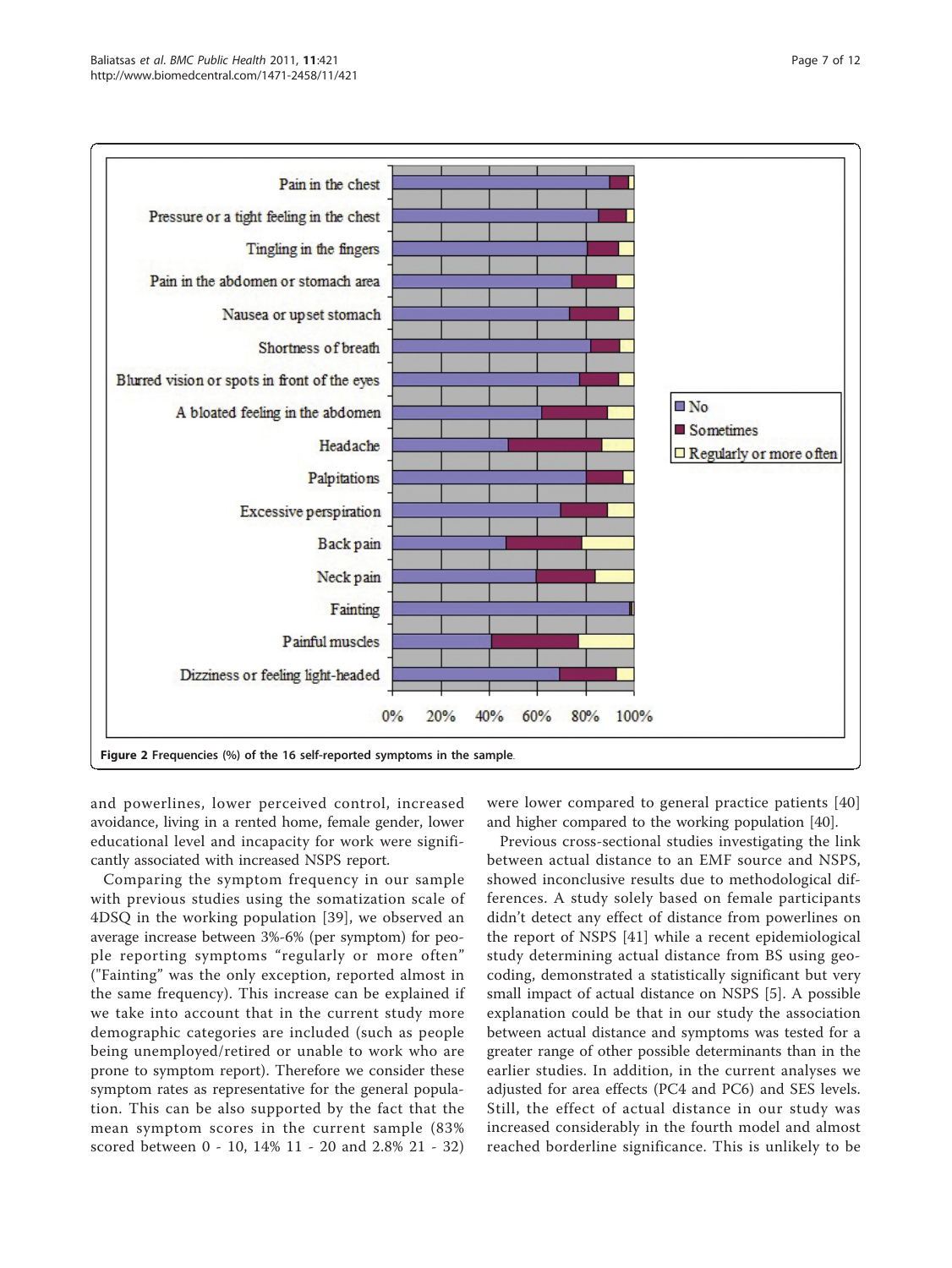<span id="page-7-0"></span>

caused by collinearity among the examined variables, since the Variance Inflation Factor (VIF) indicated a low possibility for multicollinearity. Nevertheless, an effect overestimation due to overadjustment for (similar) socio-demographic characteristics cannot be ruled out. It is notable that after adjustment for house characteristics, the effect of "full-time" employment (> 20 hours/ week) was no more significant. Additionally, the unadjusted effect of actual distance to BS (measured per meter) on NSPS is negligible compared to the unadjusted effects of the other examined variables (data are not shown). The fact that we found strong determinants of NSPS in the analyses, especially in the last model, reduces the possibility of residual confounding. However, other potentially strong determinants of symptomatology such as obesity and smoking habits were not taken into account.

A main outcome was the significant effect yielded for perceived proximity to both BS and powerlines on NSPS, which was stronger for powerlines compared to BS. This might be partly explained by the visual aspects of powerlines. Even though previous findings have

suggested a relation between NSPS and self-reported distance/proximity [[42\]](#page-11-0), the latter was not examined as a psychologically-oriented determinant but rather as a proxy of the actual exposure and there was a lack of proper confounding investigation.

Another important finding was the contribution of psychological characteristics to symptom report; increased perceived environmental sensitivity, lack of perceived control and an avoidant coping style were associated with elevated report of NSPS even after adjusting for actual distance and perceived proximity to BS and powerlines, demographic, home and area characteristics. The role of these psychological factors as determinants of NSPS related to EMF has to date not been extensively investigated in epidemiological studies therefore there are no previous results for comparison. However, there is some evidence that IEI-EMF samples tend to report also other sensitivities [[2](#page-10-0)]. In addition, avoidance behavior has been suggested as a possible characteristic of sensitive to EMF people [[6](#page-10-0)] and perceived control as a determinant of subjective pain experience [[43\]](#page-11-0). No effect was observed in the current study for the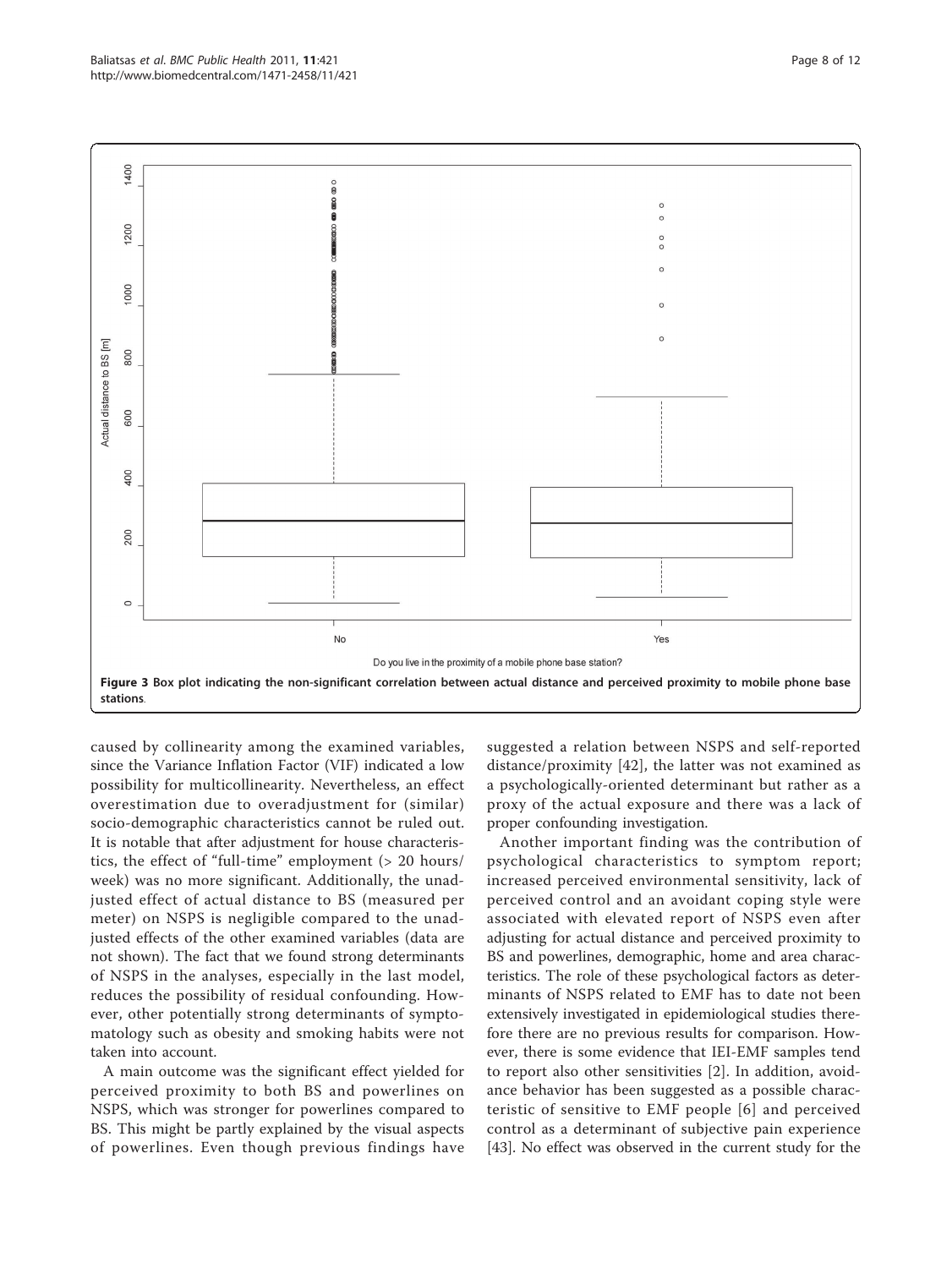<span id="page-8-0"></span>

problem oriented coping strategy, the improvement of which comprises an important element in psychological treatments of NSPS [\[44\]](#page-11-0). Possibly, this does not hold for environmental stressors which are typically outside the control of individuals [[45](#page-11-0)].

This is the first study in which the possible relation between actual distance and perceived proximity to BS and powerlines, perceived environmental sensitivity, coping strategies, perceived control and NSPS was investigated in a relatively large population sample.

An important strength is the limited possibility of awareness bias, since the sample was not originally derived from subjects residing in varying vicinities of BS but was stratified based on areas with contrasting risk of environmental problems such as air and noise pollution and limited availability of green. Apart from the two questions on perceived proximity to BS and powerlines, the issue of EMF exposure was not addressed in the original study nor included in the questions regarding environmental sensitivities. The limited possibility for such bias could be also supported by the non-significant association between actual and perceived proximity for both BS and powerlines, although this association could be influenced by the definition used to describe

"vicinity", which leaves some room for subjective interpretation.

Besides the cross-sectional nature of the present study, further limitations should be acknowledged. One weakness is related to the utilization of actual distance to BS as a proxy for exposure. Geo-coded distance might be a useful component in an EMF exposure prediction model but it is moderately correlated with residential exposure from fixed transmitters [[46](#page-11-0)]; it is considered as a too simplistic proxy of the actual exposure level [[46](#page-11-0),[47](#page-11-0)] which is a function of the square root of the Equivalent Isotropic Radiated Power divided by the distance. In a better approximation the power level and the antenna characteristics, e.g. the direction of the main beam of the transmitter, as well as the reflections and absorptions along the path from antenna to the home of the participant, as the housing parameters should be taken into account. Also the contribution of other EMF sources is of prior importance [\[46,47\]](#page-11-0).

Another limitation of the study is the relatively low response rate which could increase the risk for nonresponse bias. Possible reasons could be the length of the study questionnaire and the small reward for participation. Non-response analysis however did not reveal large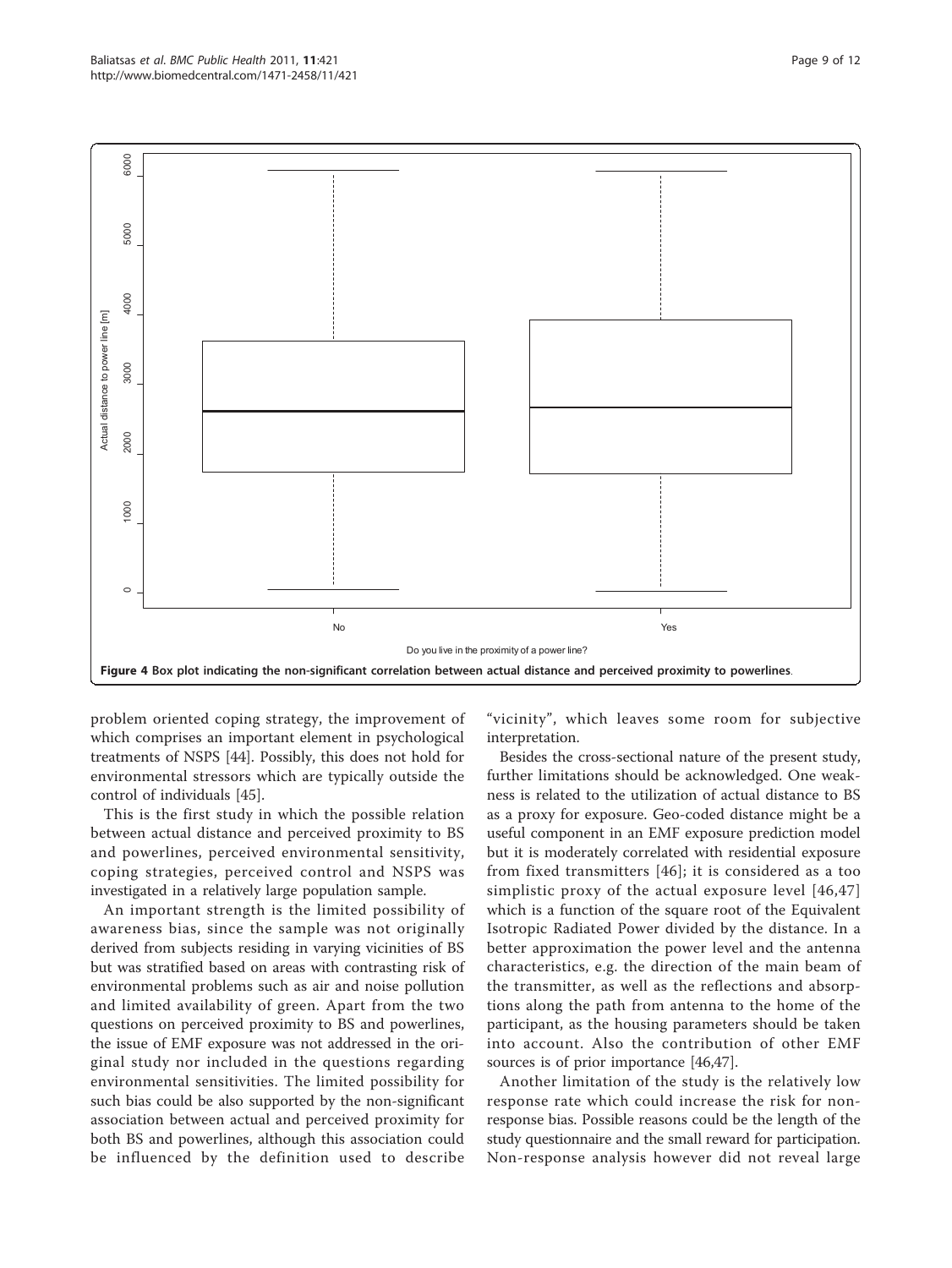|                                          |                     | Beta estimate (95%<br>$CI)*$ |                                                  |                                                     |                                                  |                                                                                                 |  |
|------------------------------------------|---------------------|------------------------------|--------------------------------------------------|-----------------------------------------------------|--------------------------------------------------|-------------------------------------------------------------------------------------------------|--|
|                                          |                     | Model 1                      | Model 2                                          | Model 3                                             | Model 4                                          | Model 5                                                                                         |  |
| Fixed effects                            |                     |                              |                                                  |                                                     |                                                  |                                                                                                 |  |
| log Actual distance to BS                |                     | $-0.02$ $(-0.35 -$<br>0.34)  | $-0.004$ $(-0.33 -$<br>0.32)                     | $0.14$ ( $-0.19 - 0.45$ )                           | $0.28$ (-0.05 - 0.6)                             | $0.25$ (-0.037 - 0.57)                                                                          |  |
| Female Gender                            |                     |                              | $1.46$ (1.05 - 1.87) <sup><math>\pm</math></sup> | $1.48$ (1.09 - 1.9) <sup><math>\pm</math></sup>     |                                                  | $1.46$ (1.04 - 1.85) <sup><math>\pm</math></sup> 0.97 (0.57 - 1.36) <sup><math>\pm</math></sup> |  |
| Age                                      |                     |                              | $-0.04$ $(-0.20 - 0.12)$                         | $-0.07$ $(-0.25 - 0.08)$                            |                                                  | $-0.10$ $(-0.27 - 0.06)$ $-0.06$ $(-0.22 - 0.09)$                                               |  |
| Education                                |                     |                              | $-1.91$ $(-2.6 - 1.27)$                          | $-1.93$ (-2.59 - -1.29) <sup><math>\pm</math></sup> | $-1.76$ $(-2.4 - 1.05)$                          | $-1.44$ (-2.07 -<br>$-0.82$ <sup>+</sup>                                                        |  |
| Occupational status (Work<br>Incapacity) |                     |                              | 4.54 (3.44 - 5.65) $†$                           | 4.48 $(3.39 - 5.6)^+$                               | 4.33 $(3.23 - 5.44)^+$                           | 3.8 $(2.72 - 4.9)^*$                                                                            |  |
| (< 20 hours/week)                        |                     |                              | $-1.02$ ( $-1.93$ -<br>$-0.16$ ) $-$             | $-1.05$ ( $-1.97 - 0.20$ )                          | $-0.94$ ( $-1.84$ -<br>$-0.07$ )                 | $-1$ ( $-1.85 - -0.17$ )                                                                        |  |
| (> 20 hours/week)                        |                     |                              | $-0.69$ $(-1.3 - 0.09)$                          | $-0.66$ $(-1.25 - 0.05)$                            |                                                  | $-0.56$ ( $-1.16 - 0.06$ ) $-0.27$ ( $-0.90 - 0.27$ )                                           |  |
| Students/housewives                      |                     |                              | $0.14$ ( $-0.65 - 0.88$ )                        | $0.15$ ( $-0.61 - 0.91$ )                           | $-0.01$ $(-0.72 - 0.78)$                         | $0.001 (-0.71 - 0.74)$                                                                          |  |
| Ethnicity                                |                     |                              | $0.29$ ( $-0.22 - 0.79$ )                        | $0.31$ $(-0.20 - 0.82)$                             | $0.32$ ( $-0.17 - 0.83$ )                        | $0.36$ $(-0.14 - 0.83)$                                                                         |  |
| Perceived proximity to BS                |                     |                              |                                                  | $0.91$ (0.24 - 1.58) <sup>+</sup>                   | $0.90$ (0.23 - 1.58) <sup>+</sup>                | $0.75$ (0.08 - 1.37) $^{-}$                                                                     |  |
| Perceived proximity to<br>powerlines     |                     |                              |                                                  | $0.99$ (0.57 - 1.44) <sup><math>\pm</math></sup>    | $0.99(0.54 - 1.42)^{+}$                          | $0.87$ (0.44 - 1.3) <sup><math>\pm</math></sup>                                                 |  |
| log Actual distance to<br>powerlines     |                     |                              |                                                  | $0.10$ ( $-0.28 - 0.54$ )                           | $-0.0002$ ( $-0.39$ -<br>(0.42)                  | $-0.05$ $(-0.40 - 0.25)$                                                                        |  |
| Home ownership status (Rented)           |                     |                              |                                                  |                                                     | $1.16$ (0.64 - 1.64) <sup><math>\pm</math></sup> | $0.84$ (0.35 - 1.33) <sup>+</sup>                                                               |  |
| House type                               |                     |                              |                                                  |                                                     | $0.78$ $(-0.09 - 1.61)$                          | $0.57$ (-0.22 - 1.38)                                                                           |  |
| Perceived environmental<br>sensitivity   |                     |                              |                                                  |                                                     |                                                  | $0.16$ (0.13 - 0.19) <sup><math>+</math></sup>                                                  |  |
| Lack of Perceived control                |                     |                              |                                                  |                                                     |                                                  | $0.43$ (0.32 - 0.54) <sup><math>\pm</math></sup>                                                |  |
| Problem-solving                          |                     |                              |                                                  |                                                     |                                                  | $-0.05$ $(-0.12 - 0.02)$                                                                        |  |
| Avoidance                                |                     |                              |                                                  |                                                     |                                                  | $0.18$ (0.09 - 0.28) <sup><math>\pm</math></sup>                                                |  |
| Random effects (variances)               |                     |                              |                                                  |                                                     |                                                  |                                                                                                 |  |
| Postcode level                           |                     |                              |                                                  |                                                     |                                                  |                                                                                                 |  |
| PC4                                      | 1.09 <sup>†</sup>   | 1.12                         | 0.36                                             | 0.35                                                | 0.31                                             | 0.11                                                                                            |  |
| PC <sub>6</sub>                          | $1.1$ <sup>+</sup>  | 0.85                         | $\mathsf{O}\xspace$                              | 0.21                                                | $\mathbf 0$                                      | $\mathbf 0$                                                                                     |  |
| Neighborhood level                       |                     |                              |                                                  |                                                     |                                                  |                                                                                                 |  |
| SES                                      | $1.35$ <sup>+</sup> | 1.31                         | 0.62                                             | 0.64                                                | 0.22                                             | 0.21                                                                                            |  |
| Measurement level                        |                     |                              |                                                  |                                                     |                                                  |                                                                                                 |  |
| Residual                                 | $26.4$ <sup>+</sup> | 26.4                         | 25.1                                             | 24.4                                                | 24.5                                             | 22.3                                                                                            |  |

#### <span id="page-9-0"></span>Table 2 Effects of actual distance and perceived proximity to BS and psychological components on NSPS

\*95% CI = 95% Confidence interval calculated by means of the standard error. - p <0.05. + p <0.01. ‡ p < 0.001. † Effects of random parameters on NSPS before adjusting for individual characteristic.

differences. Finally, at the time of this study only data on BS location as far back as June 2008 were available. Therefore the sample addresses in 2006 could only be compared with the base stations of 2008. This implies that for some addresses the closest base station did not exist yet or was not yet operable in 2006. More specifically, in June 2006 the total number of base stations (GSM900, GSM1800 and UMTS) amounted to 20.821; for June 2008 this number was 24.240 indicating an increase of 16% (data derived from the website of the Dutch 'Antennebureau', ([http://](http://www.antennebureau.nl/antenneregister) [www.antennebureau.nl/antenneregister\)](http://www.antennebureau.nl/antenneregister) consulted on March 15 2011). We judged this 16% mismatch in the number of base stations as acceptable and had no means

to reduce it. Thus, we realize that this mismatch resulted in an underestimation of the distance of the sampled addresses to the base stations.

Bearing these limitations in mind, this analysis has laid the ground for future studies into the effects of actual and perceived exposure to EMF by pinpointing the influence of individual and environmental factors when examining the link between environmental risks and health. The findings suggest that the report of NSPS in EMF studies should be approached as the outcome of a complex interaction between aspects such as actual exposure to environmental factors, the perception of being exposed and psychological factors.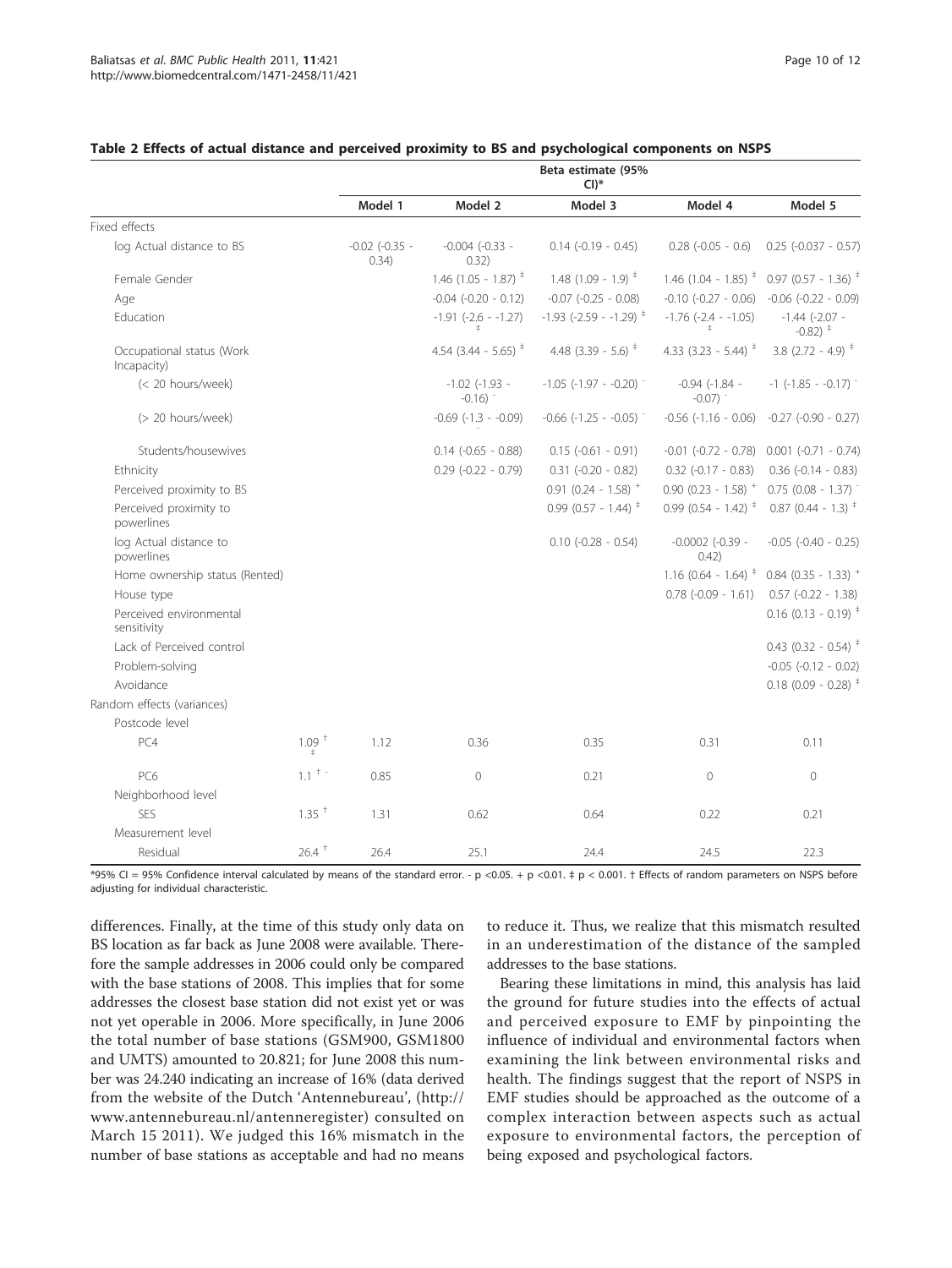<span id="page-10-0"></span>Definition and outcome measurement issues are still under debate, such as the consideration of IEI-EMF as syndrome, disorder or set of symptoms, and its differentiation from somatoform disorders and NSPS. Under a common conceptual ground in terms of diagnostic criteria, future studies have to target on the reduction of recall and selection bias in EMF studies by the combination of the electronic medical records of general practitioners and self-reported health data, and the separate examination of actual and perceived exposure. Appropriate methods for rating symptoms as EMF-related are required, taking into consideration measurement determinants that have been proposed by the broader research field of medically unexplained symptoms such as population type, use of validated symptom checklists and frequency, severity and duration of the symptoms [[48](#page-11-0)]. This should be accompanied with testing the significance of psychological variables that have been proposed as relevant to the report of NSPS while adjusting for psychiatric comorbidity.

The possible role of external influential factors such as media in the perception of risk and the magnification of related worries can additionally be a dimension of research on EMF and NSPS. It is also necessary to conduct more longitudinal and prospective research to address which variables constitute stable determinants of NSPS.

# Conclusions

The present cross-sectional epidemiological study in the Netherlands is an exploration of potential determinants of symptom report related to distance to mobile phone base stations and powelines. It shows no relation between actual distance to these EMF sources and NSPS. Perceived environmental sensitivity, perceived proximity, lower perceived control, increased avoidance behavior and particular demographic characteristics and home aspects were significantly associated with increased symptom report. Further analyses showed a trend towards a moderator effect of perceived environmental sensitivity on the relation between perceived proximity to BS and NSPS. These components should be introduced in future epidemiological studies as potential moderating factors in order to comprehend the causal pathways that lead to the activation of somatic responses and subsequent symptoms.

#### List of abbreviations used

EMF: Electromagnetic Fields; BS: mobile phone Base Stations; NSPS: Non-Specific Physical Symptoms; IEI: Idiopathic Environmental Intolerance; IEI-EMF: Idiopathic Environmental Intolerance attributed to Electromagnetic Fields; SES: Level of Socio-economic Status; GSM - Global System for Mobile communications; UMTS: Universal Mobile Telecommunications System; PC4: 4-digit postcode level; PC6: 6-digit postcode level

#### Acknowledgements

Data used in this study were based on a survey funded by the Dutch Ministry of Housing Spatial Planning and the Environment. The current study is part of the Dutch project EMPHASIS "Non-specific physical symptoms in relation to actual and perceived exposure to EMF and the underlying mechanisms", funded by The Netherlands Organisation for Health Research and Development (ZonMw). The study sponsor had no involvement in study design, collection, analysis, writing and interpretation of the data and in the decision to submit the study for publication. In addition, we would like to thank Dr Rik Bogers for his helpful comments over the paper.

#### Author details

<sup>1</sup>Institute for Risk Assessment Sciences (IRAS), Utrecht University, Utrecht, The Netherlands. <sup>2</sup>National Institute for Public Health and the Environment (RIVM), Antoine van Leeuwenhoeklaan 9, 3720 BA Bilthoven, The Netherlands. <sup>3</sup>Netherlands Institute for Health Services Research (NIVEL) Utrecht, The Netherlands.

#### Authors' contributions

All the authors participate in the multidisciplinary project EMPHASIS of the National Institute for Public Health and the Environment (RIVM). CB drafted the manuscript, performed part of the analyses and incorporated input from all the rest authors in the manuscript. IVK conceived and coordinated the study, performed part of the analyses and provided critical comments on the manuscript. GK conducted the computation of the distance between household addresses and location of base stations and powerlines. MS performed the main statistical analyses. JB, JY and EL provided critical comments on the manuscript. All authors have read and approved the final version of the manuscript.

#### Competing interests

The authors declare that they have no competing interests.

Received: 17 November 2010 Accepted: 1 June 2011 Published: 1 June 2011

#### References

- Petrie KJ, Sivertsen B, Hysing M, Broadbent E, Moss-Morris R, Eriksen HR, Ursin H: [Thoroughly modern worries. The relationship of worries about](http://www.ncbi.nlm.nih.gov/pubmed/11448708?dopt=Abstract) [modernity to reported symptoms, health and medical care utilization.](http://www.ncbi.nlm.nih.gov/pubmed/11448708?dopt=Abstract) Journal of Psychosomatic Research 2001, 51:395-401.
- 2. Hillert L, Berglind N, Arnetz BB, Bellander T: [Prevalence of self-reported](http://www.ncbi.nlm.nih.gov/pubmed/11871850?dopt=Abstract) [hypersensitivity to electric or magnetic fields in a population-based](http://www.ncbi.nlm.nih.gov/pubmed/11871850?dopt=Abstract) [questionnaire survey.](http://www.ncbi.nlm.nih.gov/pubmed/11871850?dopt=Abstract) Scandinavian Journal of Work, Environment and Health 2002, 28:33-41.
- 3. Schreier N, Huss A, Roosli M: [The prevalence of symptoms attributed to](http://www.ncbi.nlm.nih.gov/pubmed/17193782?dopt=Abstract) [electromagnetic field exposure: a cross-sectional representative survey](http://www.ncbi.nlm.nih.gov/pubmed/17193782?dopt=Abstract) [in Switzerland.](http://www.ncbi.nlm.nih.gov/pubmed/17193782?dopt=Abstract) Sozial- und Praventivmedizin 2006, 51:202-209.
- 4. Schrottner J, Leitgeb N: [Sensitivity to electricity Temporal changes in](http://www.ncbi.nlm.nih.gov/pubmed/18789137?dopt=Abstract) [Austria.](http://www.ncbi.nlm.nih.gov/pubmed/18789137?dopt=Abstract) BMC Public Health 2008, 8:310.
- 5. Blettner M, Schlehofer B, Breckenkamp J, Kowall B, Schmiedel S, Reis U, Potthoff P, Schuz J, Berg-Beckhoff G: [Mobile phone base stations and](http://www.ncbi.nlm.nih.gov/pubmed/19017702?dopt=Abstract) [adverse health effects: phase 1 of a population-based, cross-sectional](http://www.ncbi.nlm.nih.gov/pubmed/19017702?dopt=Abstract) [study in Germany.](http://www.ncbi.nlm.nih.gov/pubmed/19017702?dopt=Abstract) Occupational and Environmental Medicine 2009, 66:118-123.
- 6. Mild KH, Repacholi M, van Deventer E, Ravazzani P: Electromagnetic Hypersensitivity. Proceedings of the International Workshop on Electromagnetic Field Hypersensitivity Prague, Czech Republic: World Health Organization; 2006, 25 - 27 October 2004.
- 7. WHO: Fact Sheet No. 296: Electromagnetic fields and public health World Health Organization; 2005 [[http://www.emfandhealth.com/](http://www.emfandhealth.com/WHO_EMSensitivity.pdf) [WHO\\_EMSensitivity.pdf\]](http://www.emfandhealth.com/WHO_EMSensitivity.pdf).
- 8. Levallois P, Neutra R, Lee G, Hristova L: [Study of self-reported](http://www.ncbi.nlm.nih.gov/pubmed/12194896?dopt=Abstract) [hypersensitivity to electromagnetic fields in California.](http://www.ncbi.nlm.nih.gov/pubmed/12194896?dopt=Abstract) Environmental Health Perspectives 2002, 110:619-623.
- 9. Roosli M, Moser M, Baldinini Y, Meier M, Braun-Fahrlander C: [Symptoms of](http://www.ncbi.nlm.nih.gov/pubmed/15031956?dopt=Abstract) [ill health ascribed to electromagnetic field exposure - A questionnaire](http://www.ncbi.nlm.nih.gov/pubmed/15031956?dopt=Abstract) [survey.](http://www.ncbi.nlm.nih.gov/pubmed/15031956?dopt=Abstract) International Journal of Hygiene and Environmental Health 2004, 207:141-150.
- Carlsson F, Karlson B, Orbaek P, Osterberg K, Ostergren PO: [Prevalence of](http://www.ncbi.nlm.nih.gov/pubmed/15925670?dopt=Abstract) [annoyance attributed to electrical equipment and smells in a Swedish](http://www.ncbi.nlm.nih.gov/pubmed/15925670?dopt=Abstract)